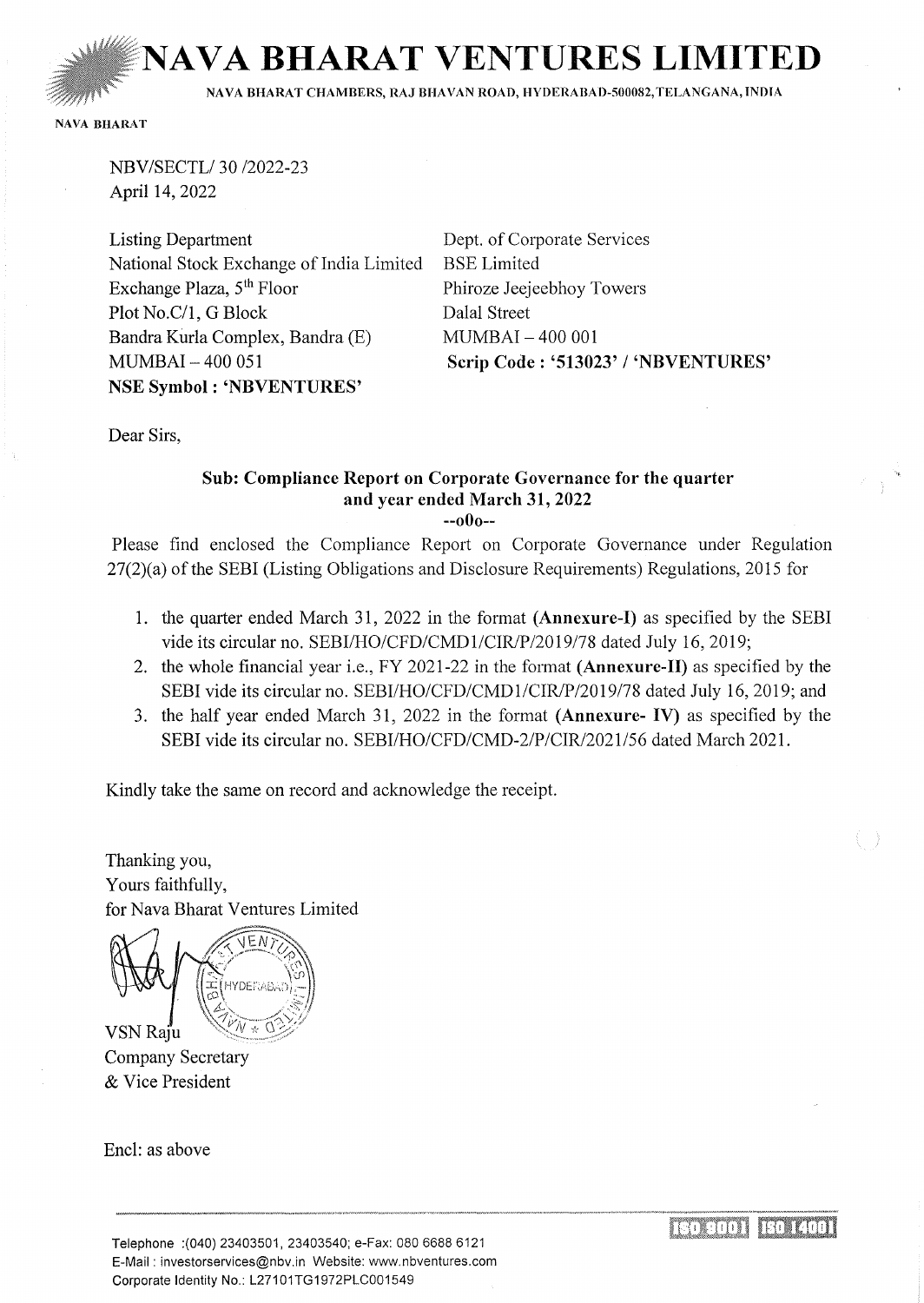# Quarterly Compliance Report on Corporate Governance for Q4 ended on March 31, 2022

|        | Name<br>≘ntitv<br>_isted<br>$\sim$ | Bharat<br>: Ventures Limited<br>Nava |
|--------|------------------------------------|--------------------------------------|
| $\sim$ | Quarter ending                     | 2022<br>$\sim$<br>March              |

| 1.                           | <b>Composition of Board of Directors</b> |                            |                                                                                                         |                                                        |                 |                                     |                                 |                         |                                                                                                                                                     |                                                                                                                                                                   |                                                                                                                                                                                                |                                                                                                                                                                                                                              |
|------------------------------|------------------------------------------|----------------------------|---------------------------------------------------------------------------------------------------------|--------------------------------------------------------|-----------------|-------------------------------------|---------------------------------|-------------------------|-----------------------------------------------------------------------------------------------------------------------------------------------------|-------------------------------------------------------------------------------------------------------------------------------------------------------------------|------------------------------------------------------------------------------------------------------------------------------------------------------------------------------------------------|------------------------------------------------------------------------------------------------------------------------------------------------------------------------------------------------------------------------------|
| <b>Title</b><br>(MrJ)<br>Ms) | Name of the<br><b>Director</b>           | <b>PAN &amp; DIN</b>       | Category<br>(Chairperson/<br><b>Executive/</b><br>Non-<br><b>Executive/</b><br>independent/<br>Nominee) | Initial Date of Date of Re-<br>Appointment appointment |                 | Date of<br>Cessation/<br>Retirement | <b>Tenure</b><br>(in<br>months) | Date of<br><b>Birth</b> | No. of<br>Directorship<br>in listed<br>entities<br>including<br>this listed<br>entity<br>$ $ (in reference $ $<br>to<br><b>Regulation</b><br>17A(1) | No of<br>Independent<br>Directorship<br>in listed<br>entities<br>including<br>this listed<br>entity<br>[in reference<br>to proviso to<br>regulation<br>$17A(1)$ ] | Number of<br>memberships<br>in Audit/<br><b>Stakeholder</b><br>Committee (s)<br>including this<br>listed entity<br>(Refer<br><b>Regulation</b><br>$26(1)$ of<br>Listing<br><b>Regulations)</b> | No of post of<br>Chairperson<br>in Audit/<br><b>Stakeholder</b><br><b>Committee</b><br>held in listed<br>entities<br>including<br>this listed<br>entity (Refer<br><b>Regulation</b><br>$26(1)$ of<br>Listing<br>Regulations) |
| Mr.                          | D. Ashok                                 | ABVPD5737F<br>DIN-00006903 | Chairperson<br>Executive                                                                                | Mar 19, 1992                                           | Aug 14,<br>2021 | <b>NA</b>                           | <b>NA</b>                       | Dec<br>3,1956           |                                                                                                                                                     | Nil                                                                                                                                                               | Nil                                                                                                                                                                                            | Nil                                                                                                                                                                                                                          |
| Mr.                          | P.Trivikrama<br>Prasad                   | AENPP0497F<br>DIN-00006887 | Managing<br>Director -<br>Executive                                                                     | Mar 19, 1992                                           | Mar 19,<br>2022 | <b>NA</b>                           | <b>NA</b>                       | Apr 25,<br>1953         | -1                                                                                                                                                  | Nil                                                                                                                                                               | -1                                                                                                                                                                                             | Nil                                                                                                                                                                                                                          |
| Mr.                          | Ashwin<br>Devineni                       | AFKPD8669R<br>DIN-00007540 | <b>Chief Executive</b><br>Officer-<br>Executive                                                         | Aug 18, 2017                                           | May 29,<br>2019 | <b>NA</b>                           | <b>NA</b>                       | Feb 11.<br>1983         | 1                                                                                                                                                   | Nil                                                                                                                                                               | Nil                                                                                                                                                                                            | Nil                                                                                                                                                                                                                          |
| Mr.                          | K. Durga<br>Prasad                       | AAUPK5014A<br>DIN-07946821 | Non-Executive<br>- Independent<br><b>Director</b>                                                       | Aug 06, 2018                                           | <b>NA</b>       | <b>NA</b>                           | 44                              | Feb 26,<br>1957         | $\overline{2}$                                                                                                                                      | $\overline{2}$                                                                                                                                                    | 5                                                                                                                                                                                              | 1                                                                                                                                                                                                                            |
| Mr.                          | GP Kundargi                              | ACPPK5726N<br>DIN-02256516 | Non-Executive<br>- Independent<br><b>Director</b>                                                       | Aug 06,2018                                            | <b>NA</b>       | <b>NA</b>                           | 44                              | Aug 15,<br>1956         | $\overline{2}$                                                                                                                                      | $\overline{2}$                                                                                                                                                    | 3                                                                                                                                                                                              | Nil                                                                                                                                                                                                                          |
| Mr.                          | A. Indra Kumar                           | ABXPA9962D<br>DIN-00190168 | Non-Executive<br>- Independent<br>Director                                                              | Feb 07, 2019                                           | <b>NA</b>       | <b>NA</b>                           | 38                              | Feb 28,<br>1962         | $\overline{2}$                                                                                                                                      | $\overline{1}$                                                                                                                                                    | 1                                                                                                                                                                                              | Nil                                                                                                                                                                                                                          |
| Mrs.                         | <b>B.</b> Shanti Sree                    | ACEPB2943H<br>DIN-07092258 | Non-Executive<br>- Independent<br>Director                                                              | Oct 30, 2019                                           | <b>NA</b>       | <b>NA</b>                           | 29                              | May 17,<br>1962         | $\overline{2}$                                                                                                                                      | $\overline{c}$                                                                                                                                                    | 4<br><b>EVENE</b>                                                                                                                                                                              | $\overline{2}$                                                                                                                                                                                                               |

 $\mathcal{M}$  .  $\mathbf{A}$  ,  $\mathcal{M}$  ,  $\mathcal{M}$  ,  $\mathcal{M}$  ,  $\mathcal{M}$ 

d)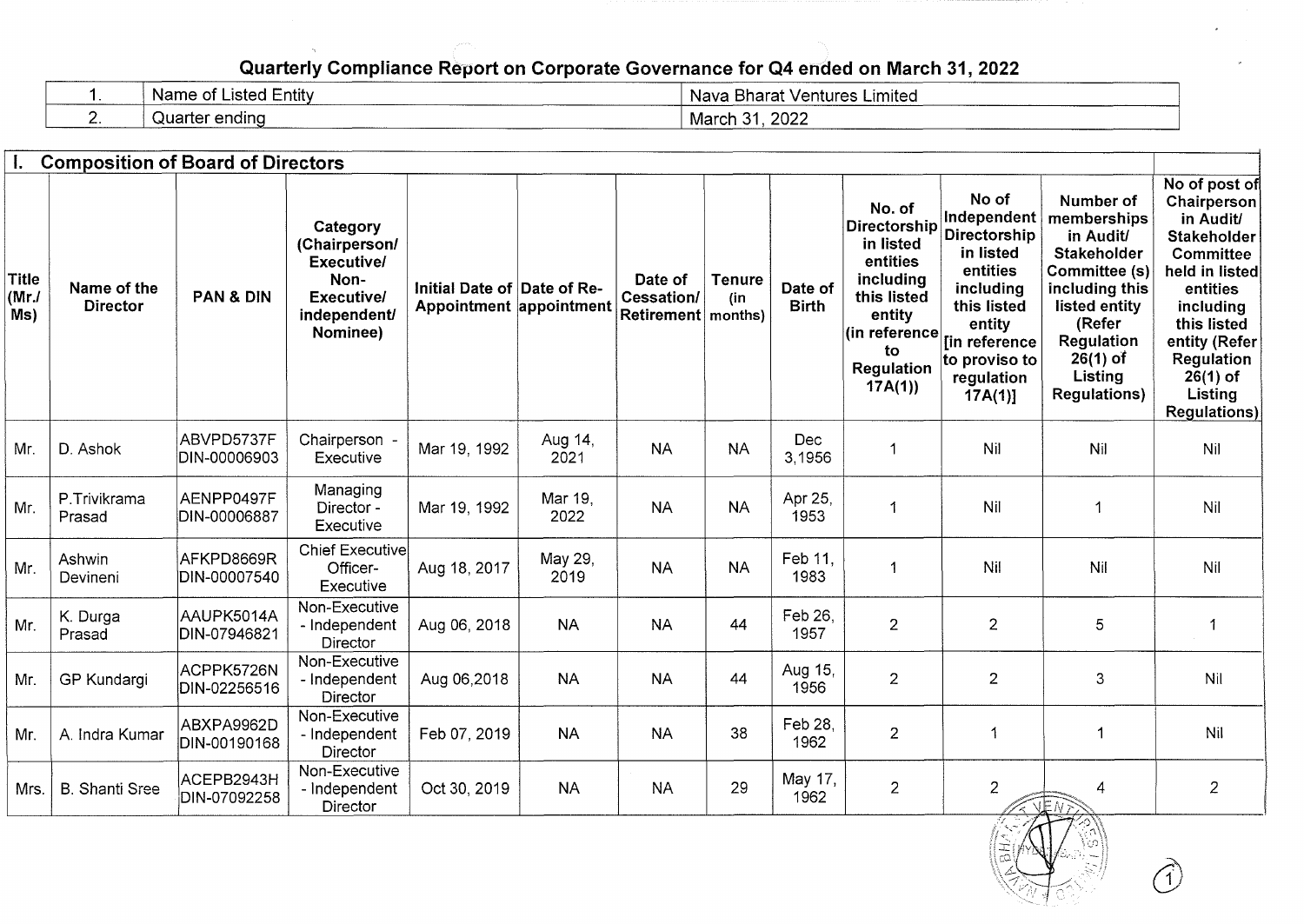| Mr. | Balasubramaniam AHHPS8059D<br>Srikanth | DIN-00349821               | Non-Executive<br>- Independent<br><b>Director</b>    | June 17,2021  | <b>NA</b>       | <b>NA</b> | 9.5       | Aug 10,<br>1970 |     | Nil | Nil |
|-----|----------------------------------------|----------------------------|------------------------------------------------------|---------------|-----------------|-----------|-----------|-----------------|-----|-----|-----|
| Mr. | CV Durga<br>Prasad                     | AASPC7969C<br>DIN-00006670 | Director<br>(Business)<br>Development)-<br>Executive | June 28, 2003 | Apr 1, 2021     | <b>NA</b> | <b>NA</b> | Apr 11,<br>1951 | Nil | Nil | Nil |
| Mr. | <b>GRK Prasad</b>                      | ACAPG2272L<br>DIN-00006852 | Executive<br>Director                                | June 28, 2003 | Jun 28,<br>2018 | <b>NA</b> | <b>NA</b> | Aug 05,<br>1957 | Nil |     | Nil |

| Whether Regular chairperson appointed                                                                                     | <b>Yes</b> |  |  |  |
|---------------------------------------------------------------------------------------------------------------------------|------------|--|--|--|
| Whether Chairperson is related to managing director or CEO                                                                | <b>Yes</b> |  |  |  |
| Whether special resolution is passed U/R 17 (1A)<br>Not applicable                                                        |            |  |  |  |
| Note: During the quarter under review there were no changes in the constitution of the Board of Directors of the Company. |            |  |  |  |

| <b>II. Composition of Committees</b>         |                                                       |                                                                 |                                      |                                                                                                    |                                                 |                                                 |  |  |  |
|----------------------------------------------|-------------------------------------------------------|-----------------------------------------------------------------|--------------------------------------|----------------------------------------------------------------------------------------------------|-------------------------------------------------|-------------------------------------------------|--|--|--|
| Name of<br><b>Committee</b>                  | <b>Whether</b><br>Regular<br>chairperson<br>appointed | Name of<br><b>Committee members</b>                             | Category<br>(member/<br>chairperson) | Category<br>(Chairperson/Executive/Non-<br>Executive/independent/Nominee)                          | Date of<br><b>Appointment</b>                   | Date of<br><b>Cessation/Re-</b><br>constitution |  |  |  |
| . Audit Committee                            | <b>Yes</b>                                            | Mr. K. Durga Prasad<br>Mr. A. Indra Kumar<br>Mrs.B Shanthi Sree | Chairperson<br>Member<br>Member      | Non-Executive<br>- Independent<br>- Independent<br>Non-Executive<br>- Independent<br>Non-Executive | Apr 19, 2019<br>Apr 19, 2019<br>Aug 4, 2021     | N.A<br>N.A<br>N.A                               |  |  |  |
| 2. Nomination &<br>Remuneration<br>Committee | <b>Yes</b>                                            | Mr. K. Durga Prasad<br>Mr. A. Indra Kumar<br>Mr.G. P. Kundargi  | Chairperson<br>Member<br>Member      | Non-Executive<br>- Independent<br>- Independent<br>Non-Executive<br>- Independent<br>Non-Executive | Apr 19, 2019<br>Apr 19, 2019<br>Aug 4, 2021     | N.A<br>N.A<br>N.A                               |  |  |  |
| 3. Risk Management<br>Committee              | Yes                                                   | Mr. Ashwin Devineni<br>Mr. GRK Prasad<br>Mrs. B. Shanti Sree    | Chairperson<br>Member<br>Member      | Executive<br><b>Executive</b><br>Non-Executive<br>- Independent                                    | June 17, 2021<br>June 17, 2021<br>June 17, 2021 | N.A<br>N.A<br>N.A                               |  |  |  |



 $\overline{2}$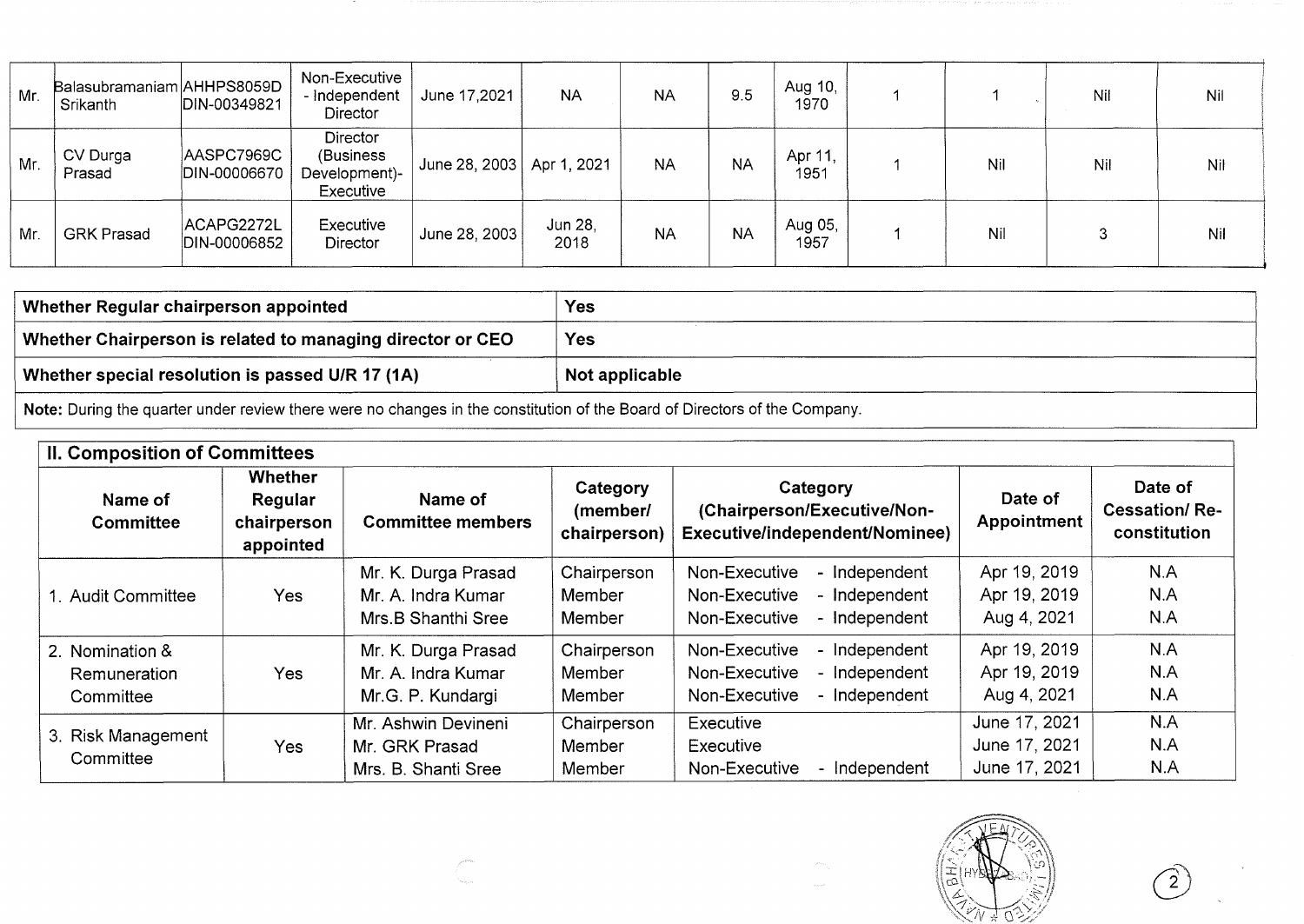|  | 4. Stakeholders                                           |                                      | Mr. K. Durga Prasad                                       |                                    | Chairperson                                      | Non-Executive                         | - Independent | Apr 19, 2019                                  |     | N.A                                                                  |
|--|-----------------------------------------------------------|--------------------------------------|-----------------------------------------------------------|------------------------------------|--------------------------------------------------|---------------------------------------|---------------|-----------------------------------------------|-----|----------------------------------------------------------------------|
|  | <b>Yes</b><br>Relationship<br>Committee                   |                                      |                                                           | Mr. P. Trivikrama Prasad<br>Member |                                                  | Executive                             |               | Apr 10, 2008                                  |     | N.A                                                                  |
|  |                                                           |                                      | Mr. GP Kundargi                                           | Member                             |                                                  | Non-Executive                         | - Independent | Apr 19, 2019                                  |     | N.A                                                                  |
|  | 5. Corporate Social                                       |                                      | Mr. D. Ashok                                              |                                    | Chairperson                                      | Executive                             | May 30, 2014  |                                               | N.A |                                                                      |
|  | Responsibility                                            | <b>Yes</b>                           | Mr.K. Durga Prasad                                        |                                    | Member                                           | Non-Executive                         | - Independent | Aug 08, 2019                                  |     | N.A                                                                  |
|  | Committee                                                 |                                      | Mrs.B Shanthi Sree                                        |                                    | Member                                           | Non-Executive                         | - Independent | Aug 4, 2021                                   |     | N.A                                                                  |
|  | III.                                                      | <b>Meeting of Board of Directors</b> |                                                           |                                    |                                                  |                                       |               |                                               |     |                                                                      |
|  | Date(s) of Meeting (if<br>any) in the previous<br>quarter |                                      | Date(s) of Meeting (if<br>any) in the relevant<br>quarter |                                    | Whether requirement<br>of Quorum met<br>Yes / No | <b>Number of Directors</b><br>present |               | Number of<br>independent<br>directors present |     | Maximum gap<br>between any<br>two consecutive (in<br>number of days) |
|  | October 11, 2021                                          |                                      |                                                           |                                    |                                                  |                                       |               |                                               |     |                                                                      |
|  | November 9, 2021                                          |                                      |                                                           |                                    |                                                  |                                       |               |                                               |     |                                                                      |
|  | December 17, 2021                                         |                                      | January 28, 2022                                          |                                    | Yes                                              | 10                                    |               | 5                                             |     | 41 days                                                              |

| IV.                                                               | <b>Meeting of Committees - Audit Committee</b>                |                                       |                                                  |                                                                         |                                                                                   |  |  |  |
|-------------------------------------------------------------------|---------------------------------------------------------------|---------------------------------------|--------------------------------------------------|-------------------------------------------------------------------------|-----------------------------------------------------------------------------------|--|--|--|
| Date(s) of meeting of the<br>committee in the relevant<br>quarter | Whether requirement<br>Οt<br>Quorum met (details)<br>Yes / No | <b>Number of Directors</b><br>present | Number of<br>independent<br>directors<br>present | Date $(s)$ of<br>meeting of the<br>committee in the<br>previous quarter | Maximum gap<br>between<br>any two<br>consecutive<br>meetings in<br>number of days |  |  |  |
|                                                                   |                                                               |                                       |                                                  | October 11, 2021                                                        |                                                                                   |  |  |  |
|                                                                   |                                                               |                                       |                                                  | November 8, 2021                                                        |                                                                                   |  |  |  |
| January 27, 2022                                                  | Yes                                                           | 3                                     | 3                                                | December 17, 2021                                                       | 40 days                                                                           |  |  |  |
| <b>Nomination Remuneration Committee</b>                          |                                                               |                                       |                                                  |                                                                         |                                                                                   |  |  |  |
| Date(s) of meeting of the<br>committee in the relevant<br>quarter | Whether requirement<br>0f<br>Quorum met (details)<br>Yes / No | <b>Number of Directors</b><br>present | Number of<br>independent<br>directors<br>present | Date $(s)$ of<br>meeting of the<br>committee in the<br>previous quarter | Maximum gap<br>between<br>any two<br>consecutive<br>meetings in<br>number of days |  |  |  |
| January 27, 2022                                                  | <b>Yes</b>                                                    | 3                                     | 3                                                |                                                                         | 224 days                                                                          |  |  |  |

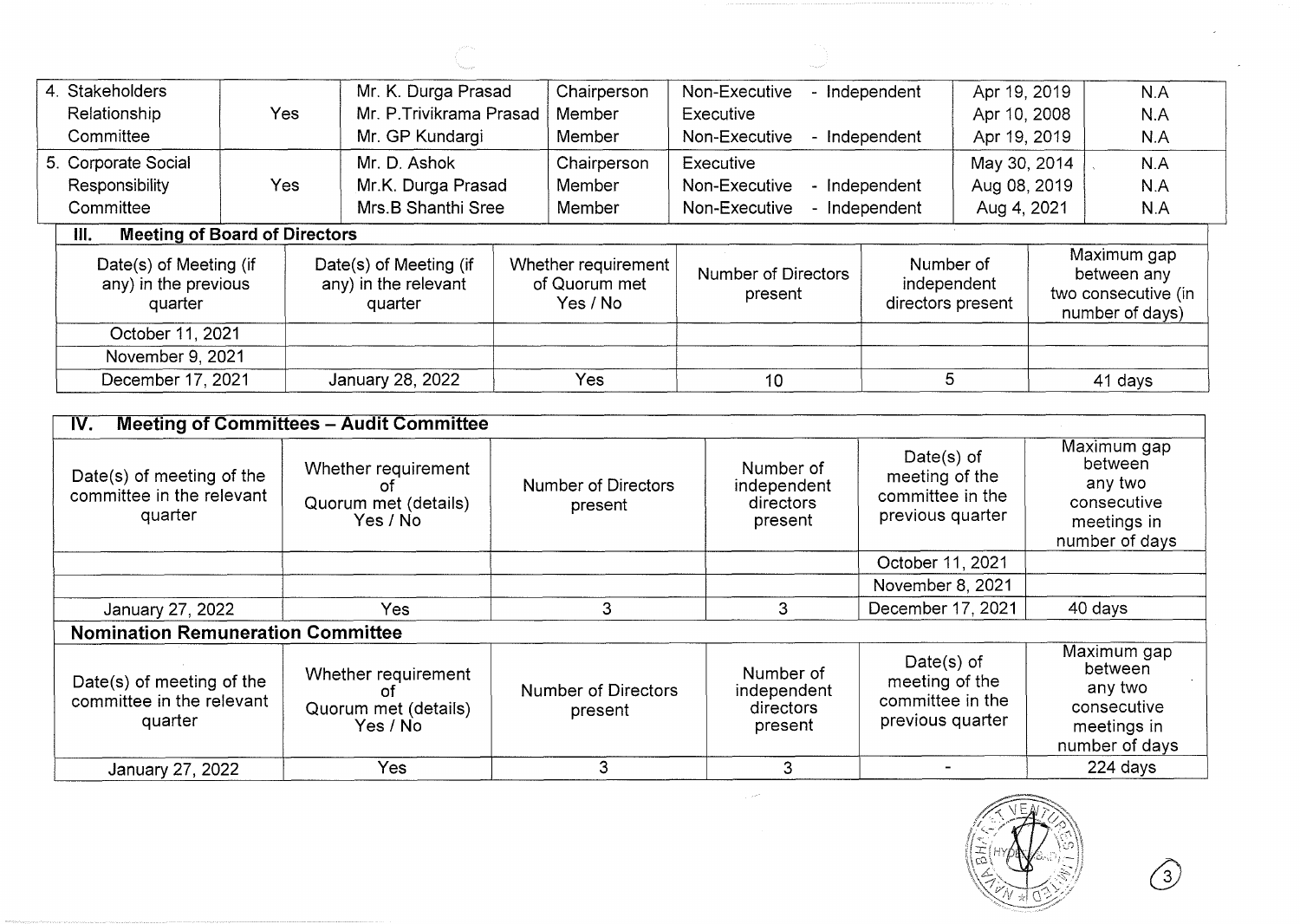| <b>Stakeholders' Relationship Committee</b>                                                                                                     |                                                                                                                                                                                                                                                                                                                                                                                                                                                                                   |                                       |           |                                                  |                                                                         |                                                                                |  |  |
|-------------------------------------------------------------------------------------------------------------------------------------------------|-----------------------------------------------------------------------------------------------------------------------------------------------------------------------------------------------------------------------------------------------------------------------------------------------------------------------------------------------------------------------------------------------------------------------------------------------------------------------------------|---------------------------------------|-----------|--------------------------------------------------|-------------------------------------------------------------------------|--------------------------------------------------------------------------------|--|--|
| Date(s) of meeting of the<br>committee in the relevant<br>quarter                                                                               | Whether requirement<br>of<br>Quorum met (details)<br>Yes / No                                                                                                                                                                                                                                                                                                                                                                                                                     | <b>Number of Directors</b><br>present |           | Number of<br>independent<br>directors<br>present | Date $(s)$ of<br>meeting of the<br>committee in the<br>previous quarter | Maximum gap<br>between any two<br>consecutive<br>meetings in<br>number of days |  |  |
|                                                                                                                                                 |                                                                                                                                                                                                                                                                                                                                                                                                                                                                                   |                                       |           |                                                  |                                                                         |                                                                                |  |  |
| <b>Risk Management Committee</b><br>Date(s) of meeting of the<br>committee in the relevant<br>quarter                                           | Whether requirement<br>of.<br>Quorum met (details)<br>Yes / No                                                                                                                                                                                                                                                                                                                                                                                                                    | <b>Number of Directors</b><br>present |           | Number of<br>independent<br>directors<br>present | Date $(s)$ of<br>meeting of the<br>committee in the<br>previous quarter | Maximum gap<br>between any two<br>consecutive<br>meetings in<br>number of days |  |  |
| 29.03.2022                                                                                                                                      | Yes                                                                                                                                                                                                                                                                                                                                                                                                                                                                               | 3                                     |           |                                                  | 05.10.2021                                                              | 174 days                                                                       |  |  |
| <b>Related Party Transactions</b><br>V.<br><b>Subject</b>                                                                                       |                                                                                                                                                                                                                                                                                                                                                                                                                                                                                   |                                       |           |                                                  | Compliance status (Yes/No/NA) refer note below                          |                                                                                |  |  |
| Whether prior approval of audit committee obtained                                                                                              |                                                                                                                                                                                                                                                                                                                                                                                                                                                                                   |                                       |           |                                                  | Yes                                                                     |                                                                                |  |  |
|                                                                                                                                                 | Whether shareholder approval obtained for material RPT                                                                                                                                                                                                                                                                                                                                                                                                                            |                                       | <b>NA</b> |                                                  |                                                                         |                                                                                |  |  |
| have been reviewed by Audit Committee                                                                                                           | Whether details of RPT entered into pursuant to omnibus approval                                                                                                                                                                                                                                                                                                                                                                                                                  |                                       |           |                                                  | <b>Yes</b>                                                              |                                                                                |  |  |
| There were no Material Transactions during the Quarter to be reported                                                                           |                                                                                                                                                                                                                                                                                                                                                                                                                                                                                   |                                       |           |                                                  |                                                                         |                                                                                |  |  |
| VI.<br><b>Affirmations</b>                                                                                                                      |                                                                                                                                                                                                                                                                                                                                                                                                                                                                                   |                                       |           |                                                  |                                                                         |                                                                                |  |  |
| 1.<br>a. Audit Committee: YES<br>c. Stakeholders relationship committee: YES<br>d. Risk management committee: YES                               | The composition of Board of Directors is in terms of SEBI (Listing obligations and disclosure requirements) Regulations, 2015. : YES<br>The composition of the following committees is in terms of SEBI (Listing obligations and disclosure requirements) Requlations. 2015:<br>b. Nomination & remuneration committee : YES<br>3. The committee members have been made aware of their powers, role and responsibilities as specified in SEBI (Listing obligations and disclosure |                                       |           |                                                  |                                                                         |                                                                                |  |  |
| requirements) Regulations, 2015. : YES                                                                                                          |                                                                                                                                                                                                                                                                                                                                                                                                                                                                                   |                                       |           |                                                  |                                                                         |                                                                                |  |  |
|                                                                                                                                                 | 4. The meetings of the board of directors and the above committees have been conducted in the manner as specified in SEBI (Listing obligations<br>and disclosure requirements) Regulations, 2015. : YES                                                                                                                                                                                                                                                                           |                                       |           |                                                  |                                                                         |                                                                                |  |  |
| 5.                                                                                                                                              | This report and/or the report submitted in the previous quarter has been placed before Board of Directors. Any comments / observations / advice<br>of Board of Directors may be mentioned here: YES, No Comments from the Board of directors                                                                                                                                                                                                                                      |                                       |           |                                                  |                                                                         |                                                                                |  |  |
| <b>For Naxa Bharat Ventures Limited</b><br>조<br>HYDERABAD)<br>VSN Råju<br>Date: April 14, 2022<br><b>Company Secretary &amp; Vice President</b> |                                                                                                                                                                                                                                                                                                                                                                                                                                                                                   |                                       |           |                                                  |                                                                         |                                                                                |  |  |
|                                                                                                                                                 |                                                                                                                                                                                                                                                                                                                                                                                                                                                                                   |                                       |           |                                                  |                                                                         |                                                                                |  |  |
|                                                                                                                                                 |                                                                                                                                                                                                                                                                                                                                                                                                                                                                                   |                                       |           |                                                  |                                                                         |                                                                                |  |  |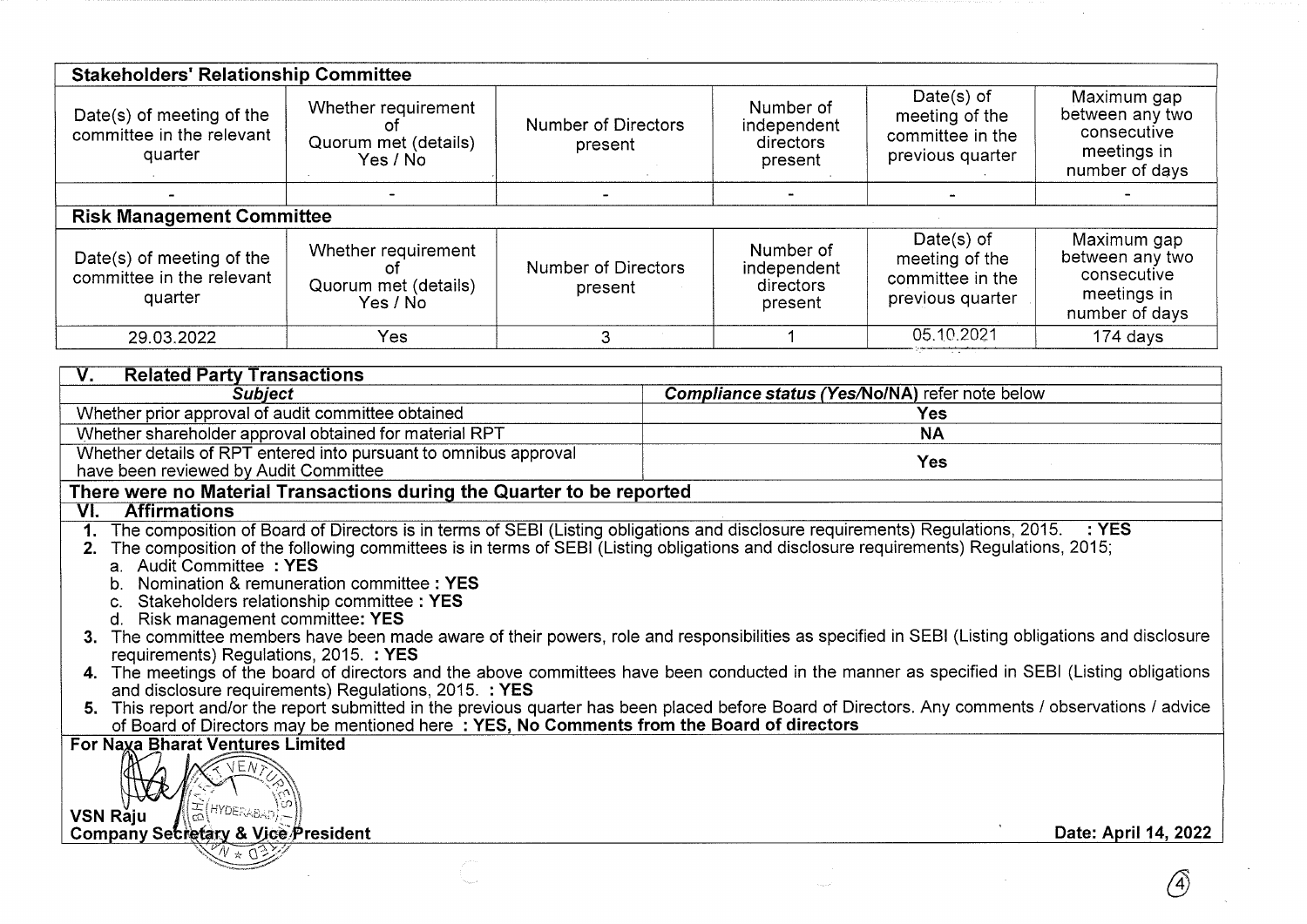# ANNEXURE II

 $\bar{\mathcal{A}}$ 

 $\sim$ 

 $\bar{\alpha}$ 

#### Format to be submitted by listed entity at the end of the financial year (for the whole of financial year)

| S. No          | <b>Item</b>                                                                                                                                      | Compliance<br>status | Company<br>Remark | Website                                                      |
|----------------|--------------------------------------------------------------------------------------------------------------------------------------------------|----------------------|-------------------|--------------------------------------------------------------|
|                | As per regulation 46(2) of the LODR:                                                                                                             |                      |                   |                                                              |
| $\mathbf{1}$   | Details of business                                                                                                                              | Yes                  |                   | www.nbventures.com/company-profile/                          |
| $\overline{2}$ | Terms and conditions of appointment<br>of independent directors                                                                                  | Yes                  |                   | www.nbventures.com/appointment-of-<br>independent-directors/ |
| 3              | Composition of various committees of<br>board of directors                                                                                       | Yes                  |                   | www.nbventures.com/management-<br>profile/                   |
| $\overline{4}$ | Code of conduct of board of directors<br>and senior management personnel                                                                         | Yes                  |                   | www.nbventures.com/policies-code-of-<br> conduct/            |
| 5              | Details of establishment of vigil<br>mechanism/ Whistle Blower policy                                                                            | Yes                  |                   | www.nbventures.com/policies-code-of-<br>conduct/             |
| 6              | Criteria of making payments to non-<br>executive directors                                                                                       | Yes                  |                   | www.nbventures.com/appointment-of-<br>independent-directors/ |
| 7              | Policy on dealing with related party<br>transactions                                                                                             | Yes                  |                   | www.nbventures.com/policies-code-of-<br>conduct/             |
| 8              | Policy for determining 'material'<br>subsidiaries                                                                                                | Yes                  |                   | www.nbventures.com/policies-code-of-<br>conduct/             |
| 9              | Details of familiarization programmes<br>imparted to independent directors                                                                       | Yes                  |                   | www.nbventures.com/policies-code-of-<br>conduct/             |
| 10             | Contact information of the designated<br>officials of the listed entity who are<br>responsible for assisting and handling<br>investor grievances | Yes                  |                   | www.nbventures.com/contact-us/                               |
| 11             | email address for grievance redressal<br>and other relevant details                                                                              | Yes                  |                   | www.nbventures.com/contact-us/                               |
| 12             | Financial results                                                                                                                                | Yes                  |                   | www.nbventures.com/financials/                               |
| 13             | Shareholding pattern                                                                                                                             | Yes                  |                   | www.nbventures.com/stock-exchange-<br>communications/        |
| 14             | Details of agreements entered into with<br>the media companies and/or their<br>associates                                                        |                      |                   | Not Applicable                                               |
| 15             | Schedule of analyst or institutional<br>investor meet and presentations made                                                                     | Yes                  |                   | www.nbventures.com/stock-exchange-<br>communications/        |
| 16             | New name and the old name of the<br>listed entity                                                                                                |                      |                   | Not Applicable                                               |
| 17             | Advertisements as per regulation $47(1)$                                                                                                         | Yes                  |                   | www.nbventures.com/stock-exchange-<br>communications/        |
| 18             | Credit rating or revision in credit rating<br>obtained                                                                                           | Yes                  |                   | www.nbventures.com/stock-exchange-<br>communications/        |

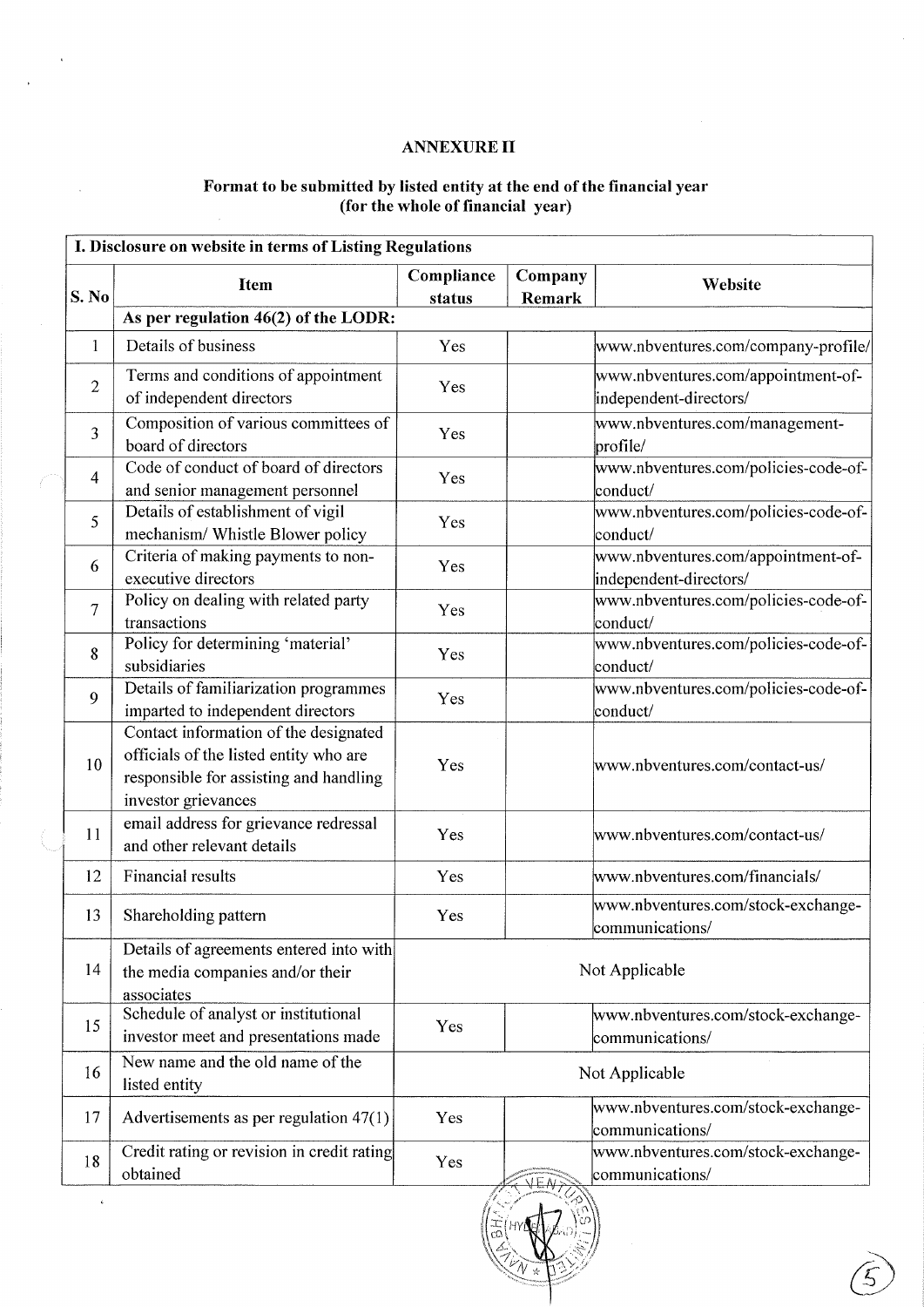| 19 | Separate audited financial statements<br>of each subsidiary of the listed entity<br>in respect of a relevant financial year | Yes | www.nbventures.com/financials/                            |
|----|-----------------------------------------------------------------------------------------------------------------------------|-----|-----------------------------------------------------------|
|    | As per other regulations of the LODR:                                                                                       |     |                                                           |
| 20 | Whether company has provided<br>information under separate section on<br>its website as per Regulation $46(2)$              | Yes | www.nbventures.com/                                       |
| 21 | Materiality Policy as per Regulation 30                                                                                     | Yes | www.nbventures.com/policies-code-of-<br>conduct/          |
| 22 | Dividend Distribution policy as per<br>Regulation 43A (as applicable)                                                       | Yes | www.nbventures.com/policies-code-of-<br>$\text{conduct}/$ |
| 23 | It is certified that these contents on the<br>website of the listed entity are correct.                                     | Yes | www.nbventures.com/                                       |

# **II Annual Affirmations**

| S. No          | <b>Particulars</b>                                                                                                      | <b>Regulation</b><br><b>Number</b> | Compliance<br>status<br>(Yes/No/NA) | Company<br>Remark |
|----------------|-------------------------------------------------------------------------------------------------------------------------|------------------------------------|-------------------------------------|-------------------|
| 1              | Independent director(s) have been appointed<br>in terms of specified criteria of<br>'independence' and/or 'eligibility' | 16(1)(b) & 25(6)                   | Yes                                 |                   |
| $\overline{2}$ | Board composition                                                                                                       | 17(1), 17(1A) & 17(1B)             | Yes                                 |                   |
| 3              | Meeting of Board of directors                                                                                           | 17(2)                              | Yes                                 |                   |
| 4              | Quorum of Board meeting                                                                                                 | 17(2A)                             | Yes                                 |                   |
| 5              | <b>Review of Compliance Reports</b>                                                                                     | 17(3)                              | Yes                                 |                   |
| 6              | Plans for orderly succession for appointments                                                                           | 17(4)                              | Yes                                 |                   |
| $\overline{7}$ | Code of Conduct                                                                                                         | 17(5)                              | Yes                                 |                   |
| 8              | Fees/compensation                                                                                                       | 17(6)                              | Yes                                 |                   |
| 9              | Minimum Information                                                                                                     | 17(7)                              | Yes                                 |                   |
| 10             | Compliance Certificate                                                                                                  | 17(8)                              | Yes                                 |                   |
| 11             | Risk Assessment & Management                                                                                            | 17(9)                              | Yes                                 |                   |
| 12             | Performance Evaluation of Independent<br><b>Directors</b>                                                               | 17(10)                             | Yes                                 |                   |
| 13             | Recommendation of Board                                                                                                 | 17(11)                             | Yes                                 |                   |
| 14             | Maximum number of Directorships                                                                                         | 17A                                | Yes                                 |                   |
| 15             | <b>Composition of Audit Committee</b>                                                                                   | 18(1)                              | Yes                                 |                   |
| 16             | <b>Meeting of Audit Committee</b>                                                                                       | 18(2)                              | Yes                                 |                   |
| 17             | Composition of Nomination and<br><b>Remuneration Committee</b>                                                          | 19(1) & (2)                        | Yes                                 |                   |
| 18             | Quorum of Nomination and Remuneration<br>Committee meeting                                                              | 19(2A)                             | Yes                                 |                   |
| 19             | Meeting of Nomination and Remuneration<br>Committee                                                                     | 19(3A)                             | Yes                                 |                   |
| 20             | Composition of Stakeholder Relationship<br>Committee                                                                    | $20(1)$ , $20(2)$ & $20(2)$        | Yes                                 |                   |
| 21             | Meeting of Stakeholders Relationship<br>Committee                                                                       | 20(3A)                             | Yes                                 |                   |
|                | $\epsilon$                                                                                                              |                                    |                                     | $\overline{c}$    |

 $\bigcirc$ 

 $W^* \cup W^*$ ... •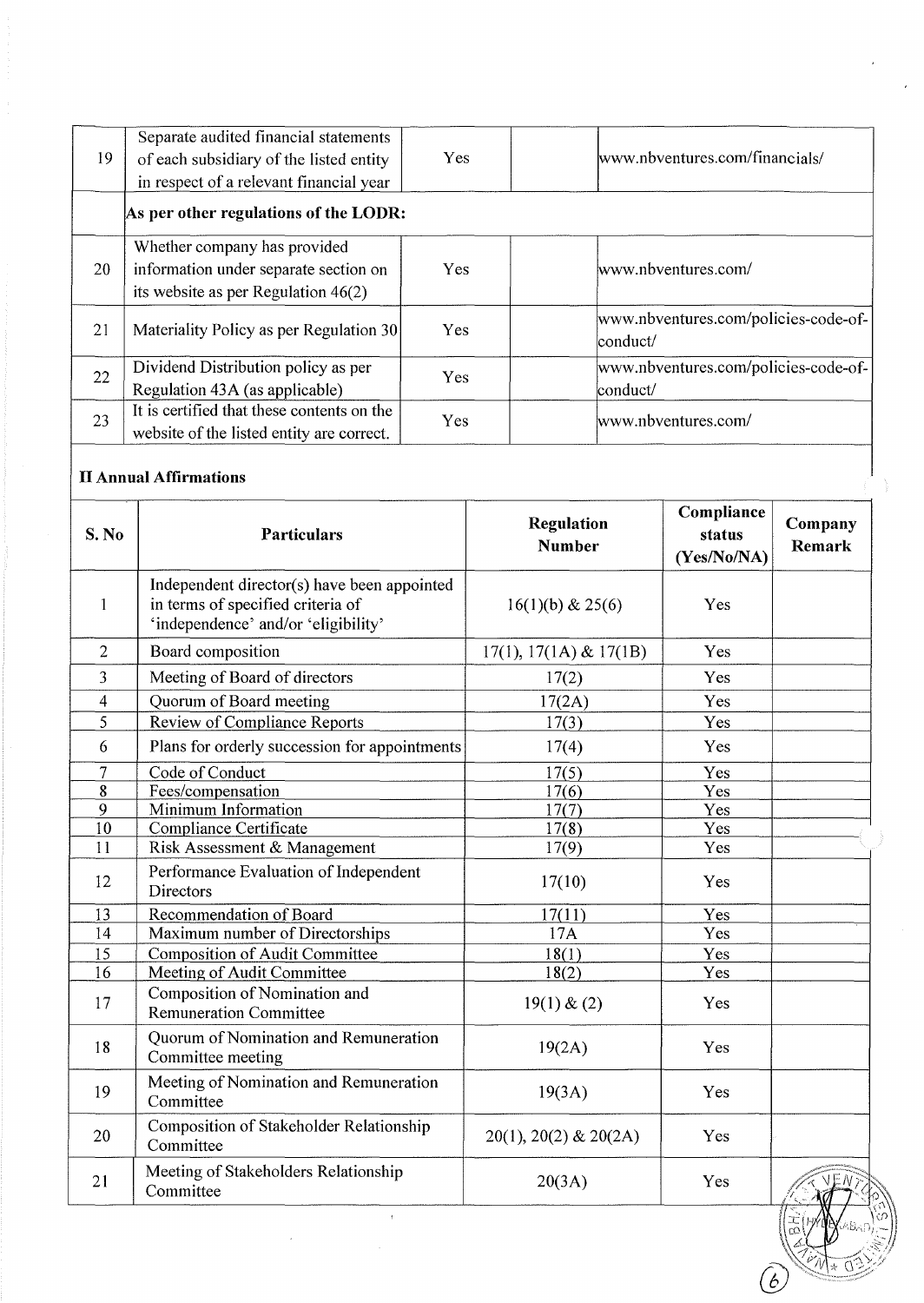| 22 | Composition and role of Risk Management<br>Committee                                                                    | 21(1),(2),(3),(4)              | Yes            |
|----|-------------------------------------------------------------------------------------------------------------------------|--------------------------------|----------------|
| 23 | Meeting of Risk Management Committee                                                                                    | 21(3A)                         | Yes            |
| 24 | Vigil Mechanism                                                                                                         | 22                             | Yes            |
| 25 | Policy for related party Transaction                                                                                    | $23(1),(1A),(5),(6),(7)$ & (8) | Yes            |
| 26 | Prior or Omnibus approval of Audit<br>Committee for all related party transactions                                      | 23(2), (3)                     | Yes            |
| 27 | Approval for material related party<br>transactions                                                                     | 23(4)                          | Not Applicable |
| 28 | Disclosure of related party transactions on<br>consolidated basis                                                       | 23(9)                          | Yes            |
| 29 | Composition of Board of Directors of unlisted<br>material Subsidiary                                                    | 24(1)                          | Yes            |
| 30 | Other Corporate Governance requirements<br>with respect to subsidiary of listed entity                                  | $24(2),(3),(4),(5)$ & (6)      | Yes            |
| 31 | Annual Secretarial Compliance Report                                                                                    | 24(A)                          | Yes            |
| 32 | Alternate Director to Independent Director                                                                              | 25(1)                          | Not Applicable |
| 33 | Maximum Tenure                                                                                                          | 25(2)                          | Yes            |
| 34 | Meeting of independent directors                                                                                        | 25(3) & (4)                    | Yes            |
| 35 | Familiarization of independent directors                                                                                | 25(7)                          | Yes            |
| 36 | Declaration from Independent Director                                                                                   | 25(8) & (9)                    | Yes            |
| 37 | D & O Insurance for Independent Directors                                                                               | 25(10)                         | Yes            |
| 38 | Memberships in Committees                                                                                               | 26(1)                          | Yes            |
| 39 | Affirmation with compliance to code of<br>conduct from members of Board of Directors<br>and Senior management personnel | 26(3)                          | Yes            |
| 40 | Disclosure of Shareholding by Non-Executive<br><b>Directors</b>                                                         | 26(4)                          | Yes            |
| 41 | Policy with respect to Obligations of directors<br>and senior management                                                | $26(2)$ & $26(5)$              | Yes            |

## **Affirmations:**

l,

The Listed Entity has approved Material Subsidiary Policy and the Corporate Governance requirements with respect to subsidiary of Listed Entity have been complied. - **Yes** 

 $\widehat{\phantom{m}}$   $\widehat{\phantom{m}}$   $\widehat{\phantom{m}}$   $\widehat{\phantom{m}}$   $\widehat{\phantom{m}}$   $\widehat{\phantom{m}}$   $\widehat{\phantom{m}}$   $\widehat{\phantom{m}}$   $\widehat{\phantom{m}}$   $\widehat{\phantom{m}}$   $\widehat{\phantom{m}}$   $\widehat{\phantom{m}}$   $\widehat{\phantom{m}}$   $\widehat{\phantom{m}}$   $\widehat{\phantom{m}}$   $\widehat{\phantom{m}}$   $\widehat{\phantom{m}}$   $\widehat{\phantom{m}}$   $\widehat{\$  $\mathbb{Z}$  in  $\mathcal{U}\left(\mathbb{E}\left(HYDEFA B_{AD}\right)_{CD}\right)$  $\mathbf{VSN} \mathbf{A}$ aju $\left\langle \left\langle \left\langle \right\rangle \right\rangle _{i,j} \right\rangle$ 

**Name Designation Date** 

 $\ddot{\cdot}$  $\ddot{\cdot}$  $\ddot{\cdot}$ 

 $\Gamma$ Company Secretary & Compliance Officer **April14, 2022** 

 $\bigl(\not\!\!\! E\bigl)$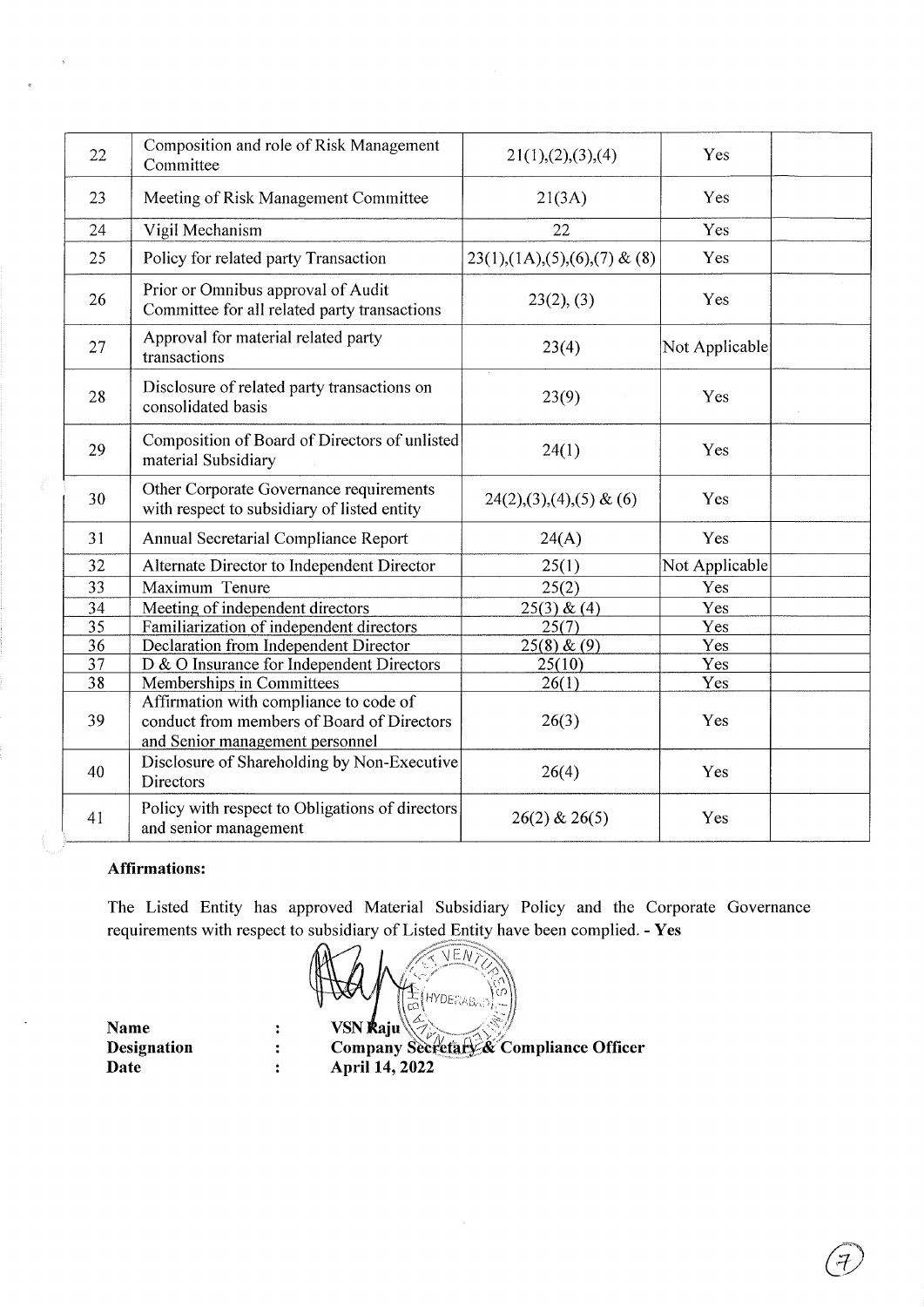

### ANNEXURE IV

## Additional Half yearly Disclosure

#### (Format to be submitted twice a year, on a half yearly basis by the listed entity at the end of every 6 months of the financial year)

#### Half year ending March 31, 2022

I. Disclosure of Loans / guarantees / comfort letters / securities etc. (refer note below)

(A) Any loan or any other form of debt advanced by the listed entity directly or indirectly to:

| <b>Entity</b>                                                             | Aggregate amount of<br>issuance during six<br>months | <b>Balance outstanding at</b><br>the end of six months |
|---------------------------------------------------------------------------|------------------------------------------------------|--------------------------------------------------------|
| Promoter or any other entity<br>controlled by them                        | Nil<br>Casuality Herr                                |                                                        |
| Promoter Group or any other entity<br>controlled by them                  |                                                      |                                                        |
| Directors (including relatives) or<br>any other entity controlled by them |                                                      |                                                        |
| KMPs or any other entity controlled<br>by them                            |                                                      |                                                        |

(B) Any guarantee/ comfort letter (by whatever name directly or indirectly, in connection with any loan(s) or

| <b>Entity</b>                                                                | Type (guarantee,<br>comfort letter<br>etc. | <b>Aggregate</b><br>amount of<br>issuance during<br>six months | <b>Balance</b><br>outstanding at the<br>end of six months<br>(taking into account<br>any invocation) |  |
|------------------------------------------------------------------------------|--------------------------------------------|----------------------------------------------------------------|------------------------------------------------------------------------------------------------------|--|
| Promoter or any other<br>entity controlled by them                           |                                            |                                                                |                                                                                                      |  |
| Promoter Group or any<br>other entity controlled by<br>them                  | Nil                                        |                                                                |                                                                                                      |  |
| Directors (including<br>relatives) or any other<br>entity controlled by them |                                            |                                                                |                                                                                                      |  |
| KMPs or any other entity<br>controlled by them                               |                                            |                                                                |                                                                                                      |  |